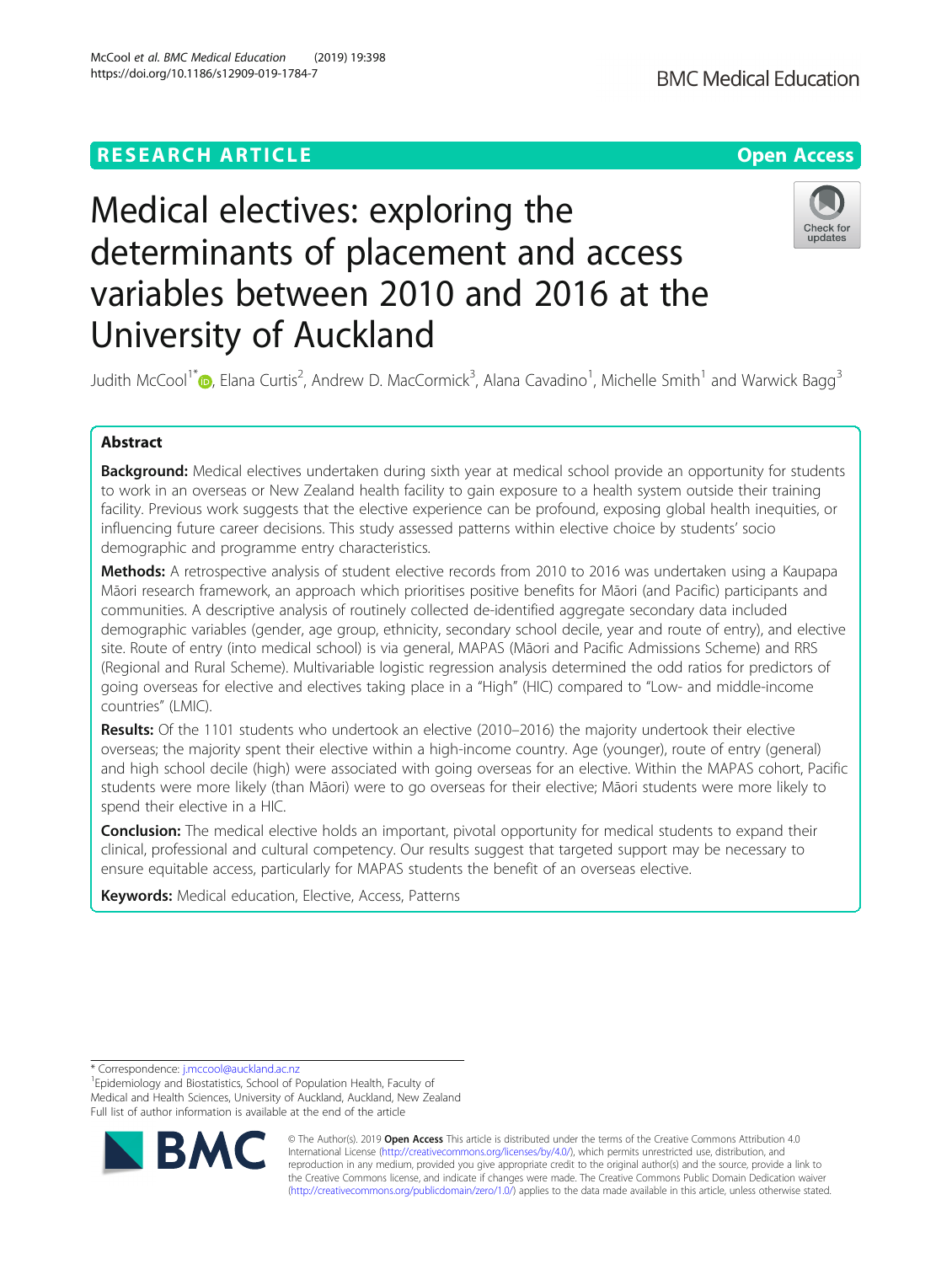### Background

Medical electives are an important part of learning within contemporary medical school programmes [\[1](#page-8-0)–[3](#page-8-0)]. Variously described, the elective reflects a long held belief in the value of direct exposure to alternative models of health care delivery and with this, the opportunities for personal and professional development. From this perspective, the elective could perform as an agent of change for medical students. Some argue that it may promote a transition to technically sound, socially responsible, culturally competant graduates well positioned to respond to contemporary health care challenges [\[4\]](#page-8-0).

The University of Auckland (UoA) offers the elective during the final (sixth) year of medical training. Students self-select a country, institution and specialisation of preference for their 8-week elective [[1,](#page-8-0) [2\]](#page-8-0). Although there is elective planning support provided by a team of elective advisors, the choice of location is entirely student driven. Previous analysis of elective site preferences conducted at the University of Auckland in 2015 found that the majority of students opted to spend their elective in a low or middle income (LMIC) [\[3](#page-8-0)]. This work suggested that elective site might reflect personal and professional goals alongside stated elective aims for the training institution. For the UoA, these include experiencing medical practice in other countries, the opportunity to extend and consolidate clinical knowledge, consider future career decisions, to encourage, initiate and build social accountability and responsibility [\[3](#page-8-0)]. These reflect the educational aspirations that underpin elective programmes in Aotearoa New Zealand (NZ) as in other countries [[4\]](#page-8-0).

Previous work describes the intrinsic benefits for students undertaking an international medical elective [\[5](#page-8-0)], including the potential for this experience to shape future career trajectories [\[4](#page-8-0)–[8](#page-8-0)], exposure to global health challenges [\[3](#page-8-0), [5](#page-8-0), [9\]](#page-8-0), including health care delivery in low resourced settings.

Studies investigating the ethical consideration of medical and global health electives have emerged, with a series of ethical guidelines developed and in some institutions, applied [[1,](#page-8-0) [10](#page-8-0)]. Among the concerns about the risks associated the overseas elective, including for the student and host community  $[1, 11]$  $[1, 11]$  $[1, 11]$  $[1, 11]$  and the varied benefits  $[5, 12]$  $[5, 12]$  $[5, 12]$  $[5, 12]$ . The issue of equity of access to participate in the elective experience has been relatively under-researched.

The aim of this study was to examine whether there are significant and meaningful patterns that can characterise elective placements by students' socio demographic and programme entry characteristics. This is of interest because the elective carries with it a burden of cost to the student and is reliant upon students making their own arrangements, with advisory support, to confirm elective institution site and supervision.

Many universities strive to enrol a student population that matches the population demographic that graduate doctors will serve. At the University of Auckland the medical programme aims to admit 30% Māori and Pacific students via the Māori and Pacific Admission Scheme (MAPAS), and 20% of students from regional or rural backgrounds via Regional Rural Admissions Scheme (RRAS) [\[13\]](#page-8-0). Students admitted through MAPAS have verified indigenous Māori and Pacific ancestry and are New Zealand Citizens or permanent residents [\[14](#page-8-0)]. The ongoing effects of colonisation and racism contribute to the over representation of Māori and Pacific peoples within the most deprived deciles within New Zealand [[15](#page-8-0)]. This pattern is also seen for students admitted under MAPAS who are more likely to have attended a lowmedium school decile (proxy for lower SES) compared to general entry and rural and regional admissions students (RRAS) [[16](#page-8-0)]. Given this context, we hypothesise that MAPAS students may have limited access to financial resources to support an overseas elective or, if they do travel overseas, may be more likely to spend their elective in low or middle-income countries rather than a highincome country. This has implications in terms of access to specialised (including technology driven) elective options. Moreover, students who have dependants may also face greater barriers to accessing an international elective. In addition to SES, it is possible that there are differences for MAPAS and RRAS students in respect to their access to social and professional networks that may influence elective access/type. Māori and Pacific students are more likely to be first in family to undertake tertiary study and therefore may have fewer professional connections [\[17\]](#page-8-0). Monitoring access to medical education opportunities is an essential component of building an equity oriented and empowered health workforce.

## Method

#### Aim

To describe elective placement patterns according to demographic and route of entry to the medical programme (e.g. general, MAPAS and RRAS) controlling for covariates including age and gender.

To describe the elective placements undertaken by students within the MAPAS cohort, controlling for covariates including age and gender.

#### Study design

This study undertook a retrospective analysis of student elective records from 2010 to 2016 within a Kaupapa Māori research framework [[18\]](#page-8-0).

Kaupapa Māori Research.

A Kaupapa Māori Research (KMR) framework was used to inform all aspects of the study design including the framing of the research question, the approach to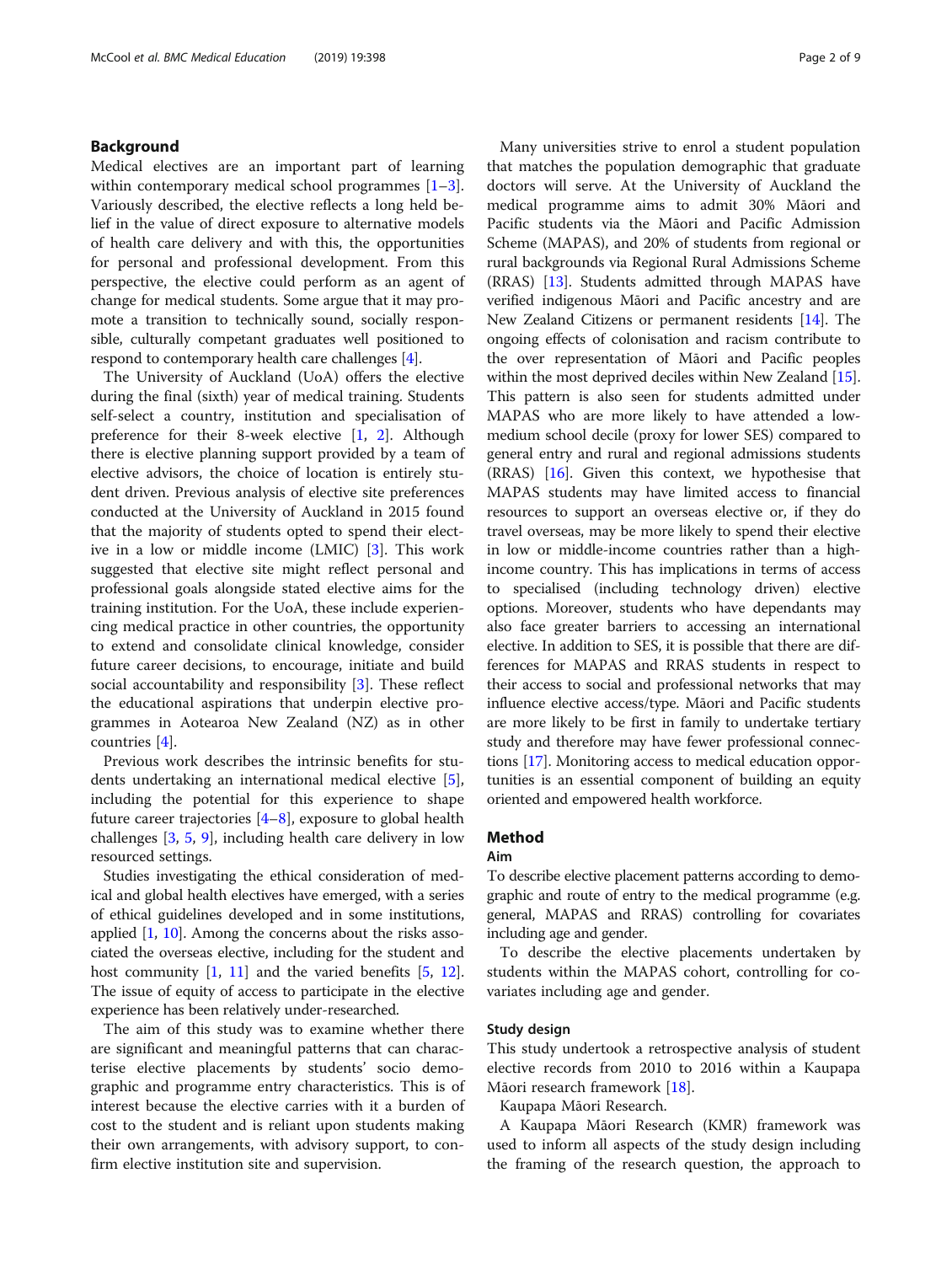obtaining and using quantitative data and data interpretation [[18,](#page-8-0) [19\]](#page-8-0). This approach includes: a commitment to ensuring that the research outputs will have positive benefits for Māori (and Pacific) participants and communities; an explicit challenge to reject ' victim blame' and ' cultural deficit' analyses when interpreting data [[20\]](#page-8-0); and ensuring that any recommendations made from the research aim to facilitate academic benefits for participants. A commitment to investigating the patterning of elective usage between MAPAS and other routes of entry as well as within the MAPAS cohort also reflects the KMR positioning of this work. This broad approach is expected to provide benefit for all study participants.

#### Sample

In September 2017, we obtained multiple administration data sources from the UoA to investigate patterns in elective placements. Students undertaking a Bachelor of Medicine, Bachelor of Surgery (MBChB) are required to undertake an 8-week medical elective either overseas or in NZ. On completion of the elective, students are required to provide a comprehensive report on their elective experience, including information on country institution, and sub-specialisation, in addition details on the elective experiences on medical, personal and professional development. All elective reports are accessible via an online secure database for staff and students to access for future reference when planning their elective. All reports are reviewed and approved for appropriateness and confidentiality. These data included records for all UoA medical students who undertook an elective during the period from 1 January 2010 to 31 December 2016. Enrolment data via the centralised Student Services Online (SSO) dataset were assessed to gain demographic data (gender, date of birth, ethnicity group, route of entry into the medical programme and secondary school economic status). Elective placement information (country and institution visited, and speciality) was obtained through a predeparture elective database. The two databases were matched using a unique student ID number. Where possible, missing information was imputed using the individual student's medical elective report, which are freely available online. Age was included based on the assumption that older aged students (25 and older) may have additional financial pressures and family commitment, which may influence elective destination.

#### Data preparation

Duplicates were combined into one entry, and cases where all key demographic information was missing (8 cases) were removed from further analysis.

Previously attended secondary school decile was used as an indicator of socioeconomic status. Secondary schools were classified as either high (decile 9–10), medium (deciles 4–8) or low decile (deciles 1–3), or as an overseas secondary school. Ethnicity from SSO was precategorised into Level 1 aggregate ethnic groupings prioritised as either Māori, Pacific, Asian, Other minority or NZ European [[21](#page-8-0)]. Route of entry into the medical programme was defined according to three categories; General (the bulk of medical entrants), MAPAS (Māori and Pacific Admission Scheme), and RRAS (Regional Rural Admission Scheme) [[13](#page-8-0)]. All three routes of entry allow for undergraduate applicants (who have completed the first year of the BHSc or BSc (Biomedical Sciences) degree at the UoA) and graduate applicants (who have completed a degree at a NZ university within 5 years of application). International students were not included in the analysis due to small sample size and potential for different elective usage given their international status (with hypothesis they may be more likely to return to their home country). Age at the beginning of the elective year was calculated, using birth date information, creating two categories (20–24 years old, and over 25 years). Age was included based on the assumption that older aged (25 and older) students may have additional financial pressures and family commitments, which may influence elective destination.

We categorised elective destinations into two categories; remaining in NZ, going overseas. Students who split their time between overseas and NZ  $(n = 28)$  were excluded as the outcome variable was going overseas for the entire elective. In the case of those students who went overseas for their entire elective, we further grouped the country destinations by country income into two country economic categories; high-income countries (HIC), upper and lower middle and lowincome countries (LMICs). Country income level was created using data from the latest data available (2016) from the World Bank World Development Indicators using the Gross National Income (GNI) per capita [\[22](#page-8-0)].

#### Statistical analysis

A descriptive analysis conducted with de-identified aggregate secondary data using Stata v15. Frequencies and percentages compared demographic variables (gender, age group, ethnicity, secondary school decile, year and route of entry), and country variables (country income). Associations between variables were assessed using the Pearson chi-square tests for categorical outcomes and the Kruskall-Wallis test for the ordinal outcome of country income level (low, lower-middle, upper-middle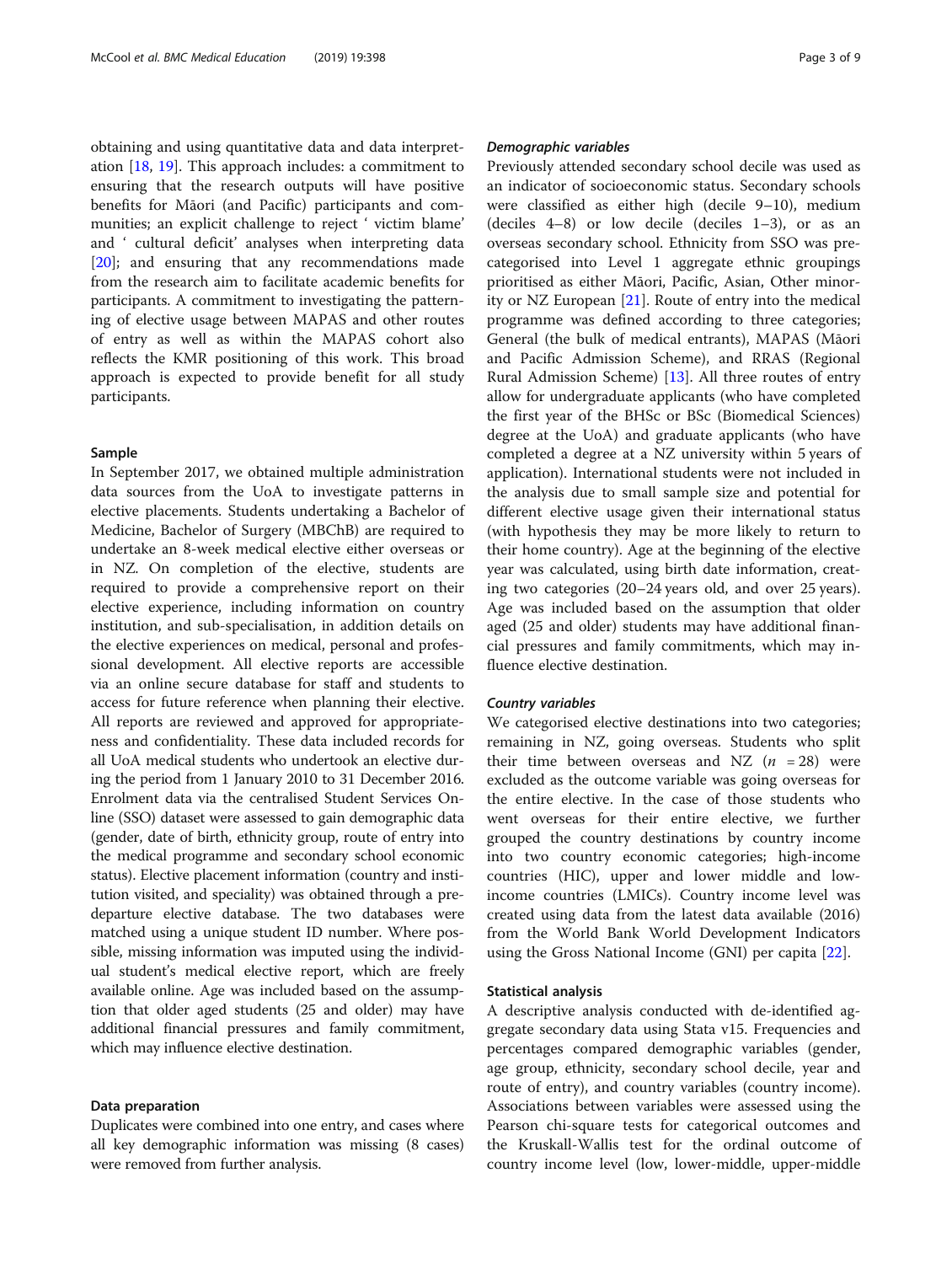or high). Multivariable logistic regression analysis determined the odd ratios for predictors of going overseas for elective. Ordinal regression for country income level failed to meet the proportional odds assumption; we therefore used logistic regression to determine the odds of overseas electives taking place in a "High-income country (HIC)", compared to the combined category of "Low, Lower-Middle, and Upper-Middle income countries" (LMIC).

Prior to performing logistic regressions, we assessed the association between the variables. Categories within route of entry and ethnicity variables were often highly correlated, indicating a high level of multi-collinearity between the two variables. Ethnicity was therefore not included in the logistic regression models. Route of entry was included as a key independent variable in the analysis as it is hypothesised to be associated with elective placements. We also assessed potential effect modification of all variables in the model by route of entry, by including each interaction term in the model one at a time. This was done to test the hypothesis that the predictors of going overseas for elective and of country income level of overseas elective might vary according to the route of entry. Where significant interactions were present, results were presented separately for each route of entry. If no significant interaction were present, we assessed the MAPAS sample independently to assess any significant differences across the independent variables. This approach is consistent with a Kaupapa Māori methodology whereby independent analyses for Maori and Pacific participants are conducted for explicit representation in the analyses.

This study was approved by the UoA Human Ethics Committee on 30th August 2017 for 3 years. Reference number 019708.

#### Results

### Sample characteristics

In total, 1101 student records were used in this analysis. Table 1 presents the demographic characteristics of the sample, according to both route of entry and total sample. Overall students who undertook an elective were predominately aged between 20 and 24 years ( $n = 692$ , 62.9%), with a mean age of 25 years. Students had mostly

Table 1 Demographics of 1101 University of Auckland medical programme elective students according to route of entry, 2010– 2016

| Variable                                      | Category           | General<br>$N = 748(67%)$ | MAPAS<br>$N = 212(19.3\%)$ | <b>RRAS</b><br>$N = 141(3.8%)$ | Total<br>N(% | $P$ -value <sup>a</sup> |
|-----------------------------------------------|--------------------|---------------------------|----------------------------|--------------------------------|--------------|-------------------------|
| Sex                                           | Male               | 377 (50.4)                | 84 (39.6)                  | 56 (39.7)                      | 517 (46.9)   |                         |
|                                               | Female             | 371 (49.6)                | 128 (60.4)                 | 85 (60.3)                      | 584 (53.0)   | 0.004                   |
| Age                                           | $20 - 24$          | 507 (67.8)                | 106 (50.0)                 | 79 (56.0)                      | 692 (62.9)   |                         |
|                                               | $25+$              | 241 (32.2)                | 106 (50.0)                 | 62 (44.0)                      | 409 (37.1)   | < 0.001                 |
| Secondary school attended decile <sup>b</sup> | Low $(1-3)$        | 30(4.0)                   | 61(29.1)                   | 12(9.0)                        | 103(9.4)     |                         |
|                                               | Medium (4-8)       | 219 (29.4)                | 75 (35.7)                  | 83 (61.9)                      | 377 (34.2)   |                         |
|                                               | High (9-10)        | 464 (62.4)                | 67 (31.9)                  | 35(26.1)                       | 566 (51.4)   |                         |
|                                               | Overseas schooling | 31(4.2)                   | 7(3.3)                     | 4(3.0)                         | 42 (3.8)     | < 0.001                 |
|                                               | Missing            |                           |                            |                                | 13(1.2)      |                         |
| Ethnicity                                     | NZ European        | 347 (47.0)                |                            | 119 (85.6)                     | 466 (42.3)   |                         |
|                                               | Māori              | 9(1.2)                    | 128 (60.7)                 | 1(0.7)                         | 138 (12.5)   |                         |
|                                               | Pacific            | 3(0.8)                    | 83 (39.3)                  | 1(0.7)                         | 90(8.2)      |                         |
|                                               | Asian              | 348 (47.1)                |                            | 17(12.2)                       | 365 (33.1)   |                         |
|                                               | Other              | 29 (3.9)                  |                            | 1(0.7)                         | 30(2.7)      | < 0.001                 |
|                                               | Missing            |                           |                            |                                | 12(1.1)      |                         |
| Year of elective                              | 2010               | 80 (10.7)                 | 20(9.4)                    | 24 (17.0)                      | 124 (11.2)   |                         |
|                                               | 2011               | 98 (13.1)                 | 21(9.9)                    | 19 (13.5)                      | 138 (12.5)   |                         |
|                                               | 2012               | 100 (13.4)                | 24 (11.3)                  | 11(7.8)                        | 135 (12.3)   |                         |
|                                               | 2013               | 108 (14.4)                | 32 (15.1)                  | 23(16.3)                       | 163 (14.8)   |                         |
|                                               | 2014               | 114 (15.2)                | 33 (15.6)                  | 19 (13.5)                      | 166 (15.1)   |                         |
|                                               | 2015               | 123 (16.4)                | 36 (17.0)                  | 18 (12.8)                      | 177(16.1)    |                         |
|                                               | 2016               | 125 (16.7)                | 46 (21.7)                  | 27 (19.1)                      | 189 (17.9)   | 0.32                    |

<sup>a</sup>P-value from chi-square test for differences between each variable and route of entry (excluding missing values)<br><sup>b</sup>Oply applies to those who went to secondary school in N7

<sup>b</sup>Only applies to those who went to secondary school in NZ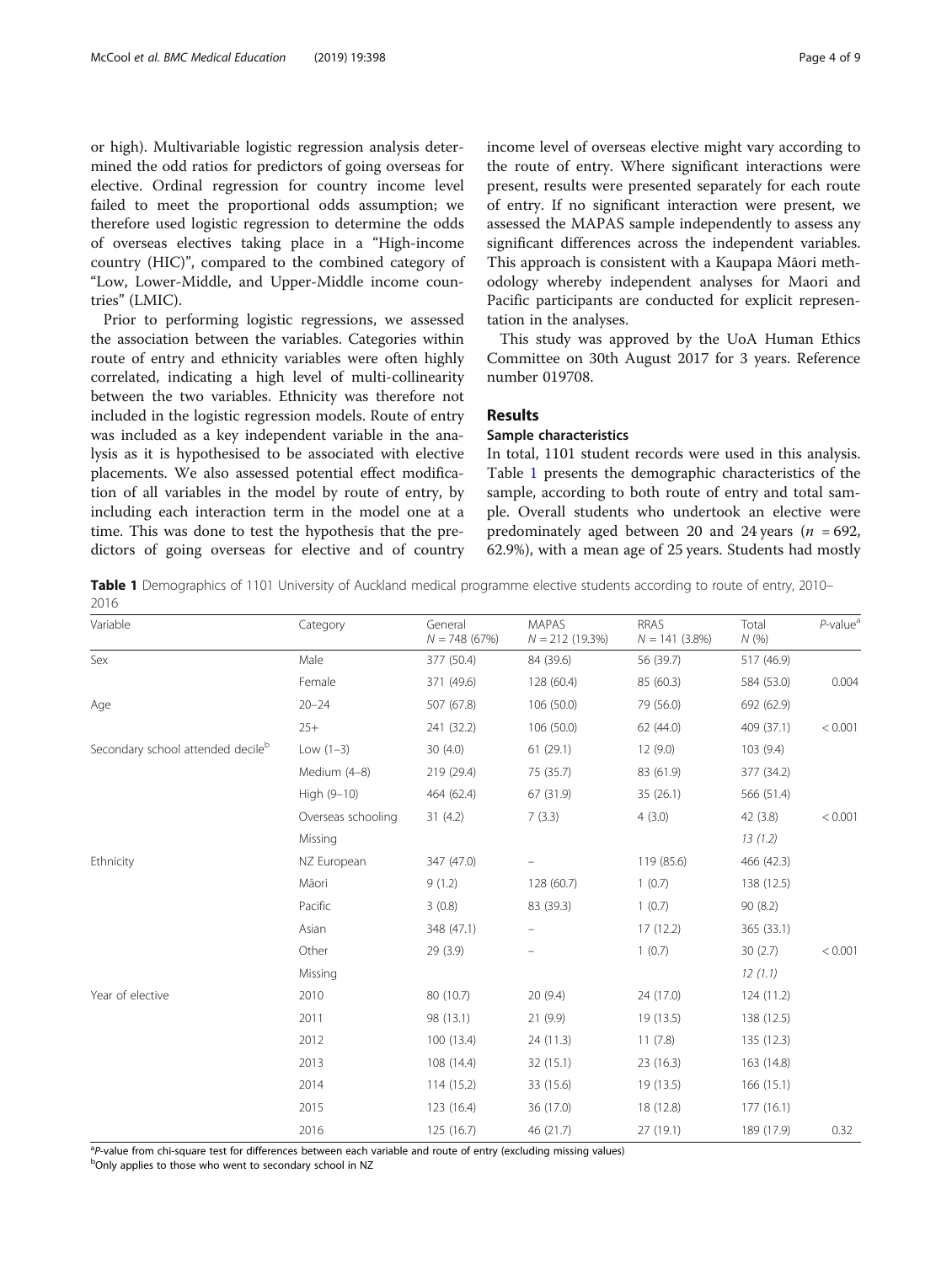attended a medium ( $n = 377, 34.2%$ ) or high decile ( $n =$ 566, 51.4%) secondary school in New Zealand (a proxy for higher SES) and were predominantly of either Asian  $(n = 365, 33.1\%)$  or NZ European ethnicity  $(n = 466,$ 42.3%). School decile is used as an indicator of deprivation within the immediate surrounding neighbourhood of the school [\[23](#page-8-0)] . Students primarily entered the UoA medical programme through the general entry route ( $n = 748, 67.9\%$ ). In unadjusted/univariate analysis, sex, age, secondary school decile, ethnicity were all correlated with route of entry ( $p < 0.01$  for all comparisons. There was no association ( $p > 0.05$ ) between year of elective and route of entry.

The majority of students spent their elective at an overseas institution ( $n = 861, 78.2%$ ) (Table 2). Of those students who went on an overseas elective, the majority spent their elective within a high-income country ( $n = 422$ , 48.6%), with the United Kingdom being the most frequented country ( $n = 149, 17.3\%$ ). In the unadjusted/univariates analysis, going overseas for elective was correlated with route of entry ( $p = 0.001$ ). There was no association  $(p > 0.05)$  between income level of overseas placement country with route of entry.

#### Predictors of going overseas for medical elective

In univariate analyses, age  $(\chi^2(1) = 54.1, P < 0.001)$ , ethnicity ( $\chi^2(4) = 17.8$ ,  $P = 0.001$ ), route of entry ( $\chi^2(2) = 14.5$ ,  $P = 0.001$ ) and secondary school decile ( $\chi^2(3) = 11.2$ ,  $P =$ 0.01) were all associated with going overseas for elective. Sex ( $P = 0.17$ ) and year of elective ( $P = 0.59$ ) were not significantly associated with the students choice to go overseas for their elective.

Table [3](#page-5-0) displays estimates from a multivariable logistic regression analysis assessing predictors of students going overseas for their entire medical elective. Age was a significant predictor of going overseas, with students aged 25 years and older being  $64\%$  less likely (OR = 0.36, 95%CI 0.26–0.49) to go overseas than younger students (20–24-year olds). Students in the MAPAS and RRAS routes were less likely then general entry students to go were attenuated ( $P = 0.05$  and  $P = 0.07$ , respectively) after adjusting for age, gender, secondary school decile and year of elective. There were no significant interactions between route of entry and other variables in the model.

Although there were no significant interactions of route of entry with other variables, a main hypothesis of this study was to assess predictors of going overseas for elective. We assessed for MAPAS students separately (as well as within the main model) to determine if there are any significant within group differences in uptake of an overseas versus domestic elective and country placement (Table [4](#page-5-0)). Age remained a strong predictor of going overseas in MAPAS students ( $P = 0.003$ ) after adjusting for sex, year of elective, secondary school decile and ethnicity. Within MAPAS, Pacific students were over 2.5 times more likely to go overseas for their elective than Māori students (OR = 2.63, 95%CI 1.27–5.44).

#### Predictors of country income level of overseas elective

The Kruskall-Wallis test indicated significant associations between income level of the country visited for overseas elective (low, lower-middle, upper-middle or high) and the students' ethnicity ( $\chi^2(4) = 12.1$ ,  $P = 0.02$ ) and year of elective ( $\chi^2(6) = 23.0$ ,  $P = 0.0008$ ).

For a multivariable logistic regression analysis, we considered predictors of overseas elective taking place in a HIC versus LMIC. There was a significant interaction between age and route of entry ( $p < 0.005$ ); we therefore present the results from a logistic regression in each route of entry separately in Table [5](#page-6-0). There were no significant interactions between route of entry and other variables in the model. After adjusting for ethnicity, sex, year of entry elective and secondary school decile, age did not have a significant influence on whether the general route students opted for a HIC or LMIC. For MAPAS and RRAS students, however, there was an opposing effect of age on the overseas elective country income level; when compared to younger students, those

Table 2 Summary of University of Auckland medical programme elective placements for 1101 students according to route of entry, 2010–2016

| Variable                                       | Category                                                   | General<br>$N = 748(67%)$ | <b>MAPAS</b><br>$N = 212(19.3\%)$ | <b>RRAS</b><br>$N = 141(3.8\%)$ | Total<br>N(% ) | $P$ -value <sup>a</sup> |
|------------------------------------------------|------------------------------------------------------------|---------------------------|-----------------------------------|---------------------------------|----------------|-------------------------|
| Placement location                             | New Zealand                                                | 124 (17.0)                | 59 (28.1)                         | 34 (24.6)                       | 217 (19.7)     |                         |
|                                                | Overseas                                                   | 606 (83.0)                | 151 (71.9)                        | 104 (75.4)                      | 861 (78.2)     | 0.001                   |
| Income level of placement country <sup>b</sup> | Low, Lower-Middle or upper-middle<br>income country (LMIC) | 276 (46.7)                | 76 (55.5)                         | 53 (53.5)                       | 405 (47.0)     |                         |
|                                                | High Income Country (HIC)                                  | 315 (53.3)                | 61(44.5)                          | 46 (46.5)                       | 422 (49.0)     | 0.11                    |
|                                                | Missing                                                    |                           |                                   |                                 | 34(4.0)        |                         |

ap-value from chi-square test for differences between each variable and route of entry (excluding missing values) between the comparison of the comparison of the comparison of the comparison of the comparison of the compar

<sup>b</sup>Only applies to those taking an overseas placement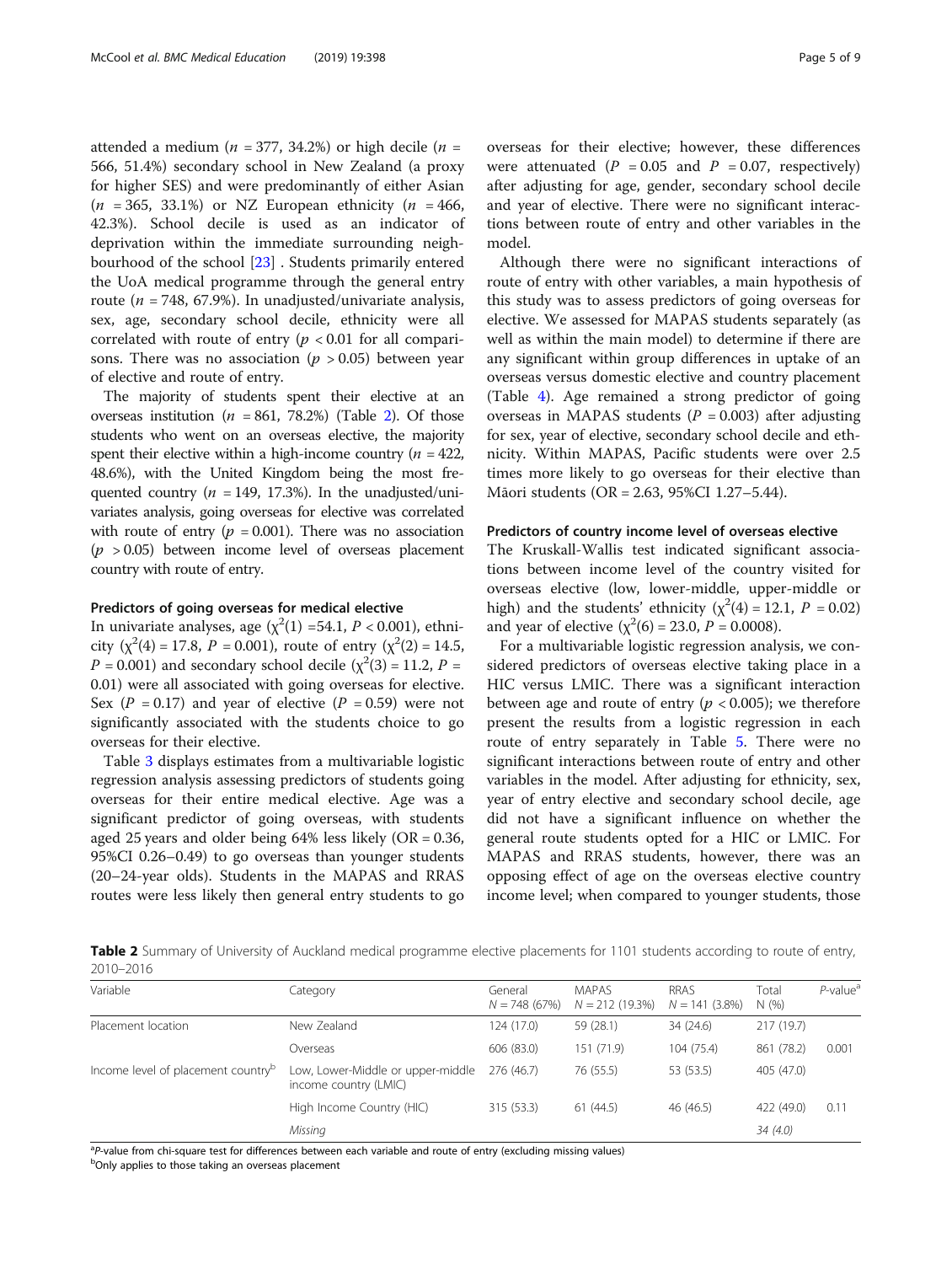<span id="page-5-0"></span>Table 3 Predictors of going overseas for elective from multivariable logistic regression model

| Predictors              | Category           | <b>OR</b>             | CI (95%)      | $P$ -value |  |  |  |
|-------------------------|--------------------|-----------------------|---------------|------------|--|--|--|
| Age<br>Sex              | < 25 years old     | Reference             |               |            |  |  |  |
|                         | 25+ years old      | 0.36                  | $0.26 - 0.49$ | < 0.001    |  |  |  |
| Route                   | General            | Reference             |               |            |  |  |  |
|                         | <b>MAPAS</b>       | 0.67                  | $0.45 - 1.00$ | 0.05       |  |  |  |
|                         | <b>RRAS</b>        | 0.65                  | $0.41 - 1.03$ | 0.07       |  |  |  |
|                         | Male               | Reference             |               |            |  |  |  |
|                         | Female             | 0.94                  | $0.70 - 1.27$ | 0.45       |  |  |  |
| Year of elective        | Per year           | 0.99                  | $0.92 - 1.08$ | 0.94       |  |  |  |
| Secondary school decile | High (9-10)        | Reference             |               |            |  |  |  |
|                         | Medium (4-8)       | 1.07<br>$0.75 - 1.54$ |               | 0.37       |  |  |  |
|                         | Low $(1-3)$        | 0.78                  | $0.46 - 1.33$ | 0.70       |  |  |  |
|                         | Overseas schooling | 0.83                  | $0.39 - 1.73$ | 0.89       |  |  |  |
| $x^2(10)$               | 61.24              | < 0.001               |               |            |  |  |  |
| Pseudo $R^{2a}$         | 0.06               |                       |               |            |  |  |  |
| $\mathbb N$             | 1065               |                       |               |            |  |  |  |

The dependent variable in this analysis is country location, with 0 = Remaining in New Zealand and 1 = Going overseas for entire elective CI confidence interval, OR odds ratio

 $*$  P < 0.001

<sup>a</sup>McFadden's  $R^2$ 

aged 25 and older in RRAS were more likely to go to a HIC whereas the older MAPAS students were less likely to go to a HIC. Within MAPAS, Pacific students were less likely than Māori students, to go to a HIC for their overseas elective. The odds of students choosing a HIC increased over the study period (2010 to 2016); for general route of entry students there was an average annual increase of 12% per year, but this effect was not statistically significant amongst MAPAS or RRAS students. Secondary school decile and sex were not significant

Table 4 Predictors of going overseas for elective in MAPAS students only

| Predictors              | Category            | OR                | CI (95%)          | $P$ -value |
|-------------------------|---------------------|-------------------|-------------------|------------|
| Age                     | < 25 years old      | Reference         |                   |            |
|                         | 25+ years old       | 0.36              | $0.18 - 0.70$     | $0.003*$   |
| Ethnicity               | Māori               | Reference         |                   |            |
|                         | Pacific             | 2.63              | $1.27 - 5.44$     | $0.009*$   |
| Sex                     | Male                | Reference         |                   |            |
|                         | Female              | 1.91              | $0.98 - 3.71$     | 0.06       |
| Year of elective        | Per year            | 1.02              | $0.86 - 1.20$     | 0.83       |
| Secondary school decile | High (9-10)         | Reference         |                   |            |
|                         | Medium (4-8)        | 1.24              | $0.55 - 2.80$     | 0.61       |
|                         | Low $(1-3)$         | 0.72              | $0.32 - 1.63$     | 0.43       |
|                         | Overseas schoolingb | $\qquad \qquad -$ | $\qquad \qquad =$ |            |
| $x^2(10)$               | 21.72               | P < 0.001         |                   |            |
| Pseudo $R^{2a}$         | 0.09                |                   |                   |            |
| $\mathbb N$             | 200                 |                   |                   |            |

The dependent variable in this analysis is country location, with 0 = Remaining in New Zealand and 1 = Going overseas for entire elective CI confidence interval, OR odds ratio \*

 $^{*}P < 0.01$ 

<sup>a</sup>McFadden's  $R^2$ 

 $b$ n = 7 MAPAS students with overseas schooling were dropped from the model as they all went overseas for their elective (i.e. predict the outcome perfectly)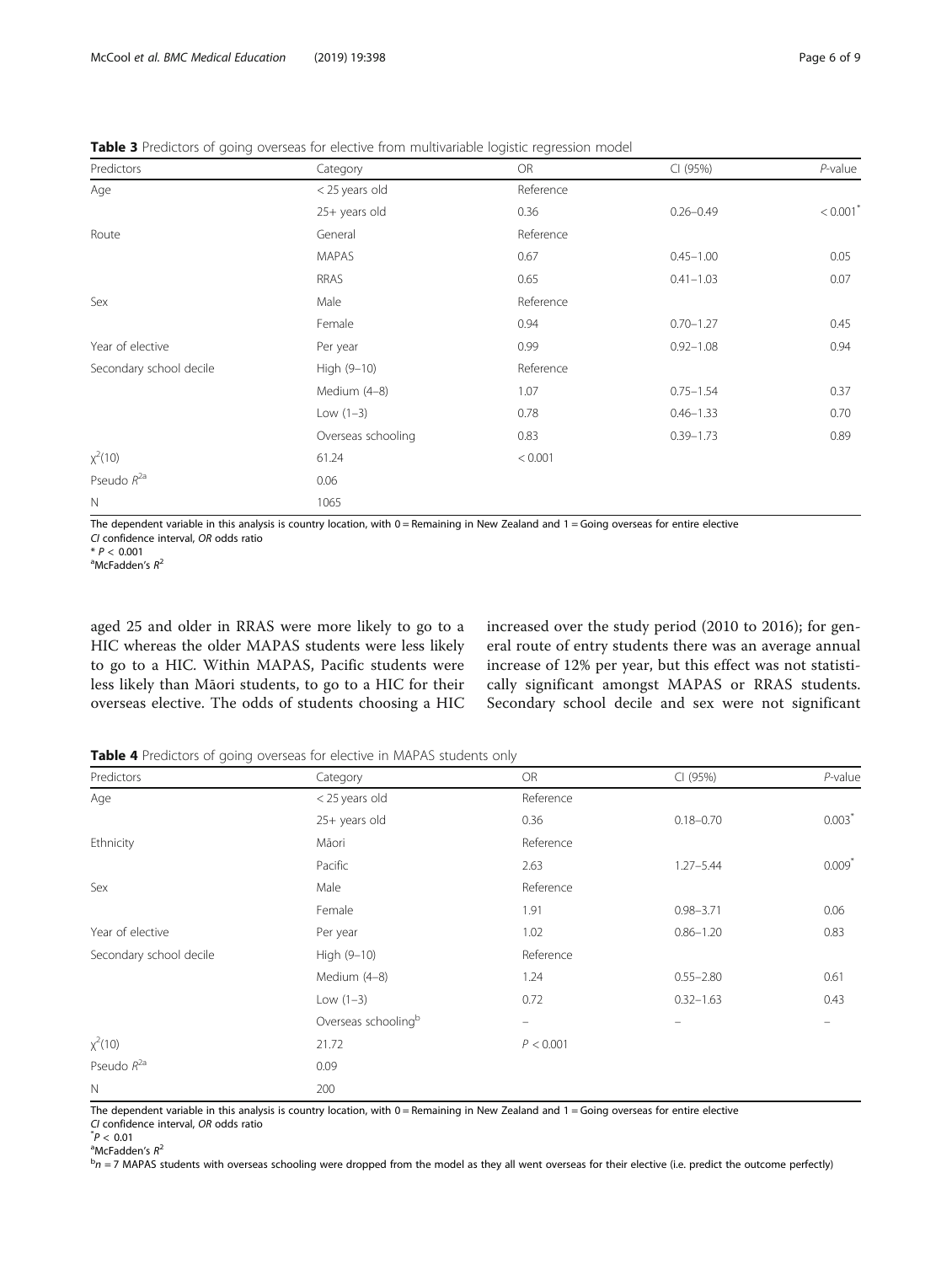<span id="page-6-0"></span>Table 5 Predictors of country income level of overseas elective, stratified by route of entry

|                         |                    | General Route |               | <b>MAPAS Route</b> |           |               | <b>RRAS Route</b>   |                   |                          |                          |  |
|-------------------------|--------------------|---------------|---------------|--------------------|-----------|---------------|---------------------|-------------------|--------------------------|--------------------------|--|
| Predictors              | Category           | <b>OR</b>     | CI (95%)      | $P$ -value         | <b>OR</b> | CI (95%)      | $P$ -value          | <b>OR</b>         | CI (95%)                 | $P$ -value               |  |
| Age                     | $<$ 25 years       |               | Reference     |                    |           | Reference     |                     |                   | Reference                |                          |  |
|                         | $\geq$ 25 years    | 1.25          | $0.75 - 1.85$ | 0.26               | 0.37      | $0.17 - 0.80$ | $0.01$ <sup>*</sup> | 4.36              | $1.62 - 11.72$           | $0.004***$               |  |
| Ethnicity               | NZ European        | Reference     |               |                    |           |               |                     | Reference         |                          |                          |  |
|                         | Māori              | 0.53          | $0.09 - 3.06$ | 0.48               | Reference |               |                     |                   |                          |                          |  |
|                         | Pacific            | 0.31          | $0.03 - 2.90$ | 0.31               | 0.29      | $0.13 - 0.63$ | $0.002$ **          | ÷                 |                          |                          |  |
|                         | Asian              | 1.43          | $1.01 - 2.04$ | 0.05               |           |               |                     |                   |                          |                          |  |
|                         | Other minority     | 1.32          | $0.55 - 3.17$ | 0.53               |           |               | -                   | 0.51 <sup>b</sup> | $0.12 - 2.10$            | 0.35                     |  |
| Sex                     | Male               | Reference     |               |                    | Reference |               |                     | Reference         |                          |                          |  |
|                         | Female             | 0.81          | $0.58 - 1.14$ | 0.23               | 0.93      | $0.42 - 2.05$ | 0.86                | 1.16              | $0.43 - 3.06$            | 0.76                     |  |
| Year of elective        | Per year           | 1.12          | $1.03 - 1.23$ | $0.008$ **         | 1.06      | $0.87 - 1.28$ | 0.58                | 1.05              | $0.85 - 1.30$            | 0.66                     |  |
| Secondary School decile | High (9-10)        |               | Reference     |                    |           | Reference     |                     |                   | Reference                |                          |  |
|                         | Medium (4-8)       | 0.66          | $0.45 - 0.95$ | $0.03*$            | 1.26      | $0.51 - 3.09$ | 0.61                | 1.31              | $0.39 - 3.26$            | 0.82                     |  |
|                         | Low $(1-3)$        | 0.72          | $0.30 - 1.70$ | 0.45               | 1.35      | $0.50 - 3.65$ | 0.55                | 0.40              | $0.07 - 2.30$            | 0.31                     |  |
|                         | Overseas schooling | 0.82          | $0.32 - 2.68$ | 0.88               | $\sim$    |               |                     | $\sim$            | $\overline{\phantom{0}}$ | $\overline{\phantom{0}}$ |  |
| $x^2(10)$               |                    |               | 22.84         | 0.01               |           | 17.54         | 0.008               |                   | 12.39                    | 0.05                     |  |
| Pseudo $R^{2a}$         |                    |               | 0.03          |                    |           | 0.10          |                     |                   | 0.10                     |                          |  |
| $\mathbb N$             |                    |               | 581           |                    |           | 131           |                     |                   | 88                       |                          |  |

CI confidence interval, OR odds ratio

The dependent variable in this analysis is overseas electives county income levels, with 0 = Low, Lower-Middle, and Upper-Middle Income Countries and 1 = High Income Countries

 $P < 0.05$ ;  $^{**}P < 0.01$ <br>aMcEaddon's  $P^2$ 

 $^{\circ}$ McFadden's  $R^2$ 

 $b^{\text{th}}$ For analysis in RRAS route only, the Māori (n = 1), Pacific (n = 1), Asian (n = 17) and other minorities (n = 1) were grouped together due to small numbers contact to a low and n = 3 PRAS students with overseas s  $c_{n}$  = 5 MAPAS and  $n = 3$  RRAS students with overseas schooling were dropped from these models as they all went to a Low, Lower-Middle or Upper-Middle Income Country for their elective (i.e. predict the outcome perfectly)

predictors of going to a HIC after adjusting for age, ethnicity and year of elective (Table 5).

#### Discussion

The medical elective programme is an established, important component of contemporary medical training. Systemic differences in where students undertake their elective could lead to socio-demographic groups accessing different experiences during the elective programme. These differences may contribute to training outcomes, including choice of specialisation and equity within the health workforce. Assessment of the benefits of the elective programme on student training is via a written report (pass / fail or distinction). Consistent with other programmes, the longer- term outcomes of the elective are unclear.

In our analysis, we identified several significant differences in medical elective placement patterns in terms of route of entry, age, gender, and ethnicity. Specifically, our analysis indicates that the majority of students chose to go overseas for their elective (despite the option of staying in NZ). Among those students who went overseas, almost half (49%) undertook their elective in a medical or health care facility in a high-income country

(HIC). When stratified by route of entry, the proportion of general entry students who undertook their elective in a HIC increased between 2010 and 2016. This effect was statistically significant for general entry, but not for MAPAS/RRAS (see Table 5).

As expected, age plays a significant role in whether a student will go overseas for their elective, with older students more likely to remain in New Zealand for their entire elective. One explanation for this effect may be due to students who are 25 years and older having increased responsibilities outside of their course work, such as family commitments. Another explanation may be that older students may have already experienced overseas travel and not be seeking these opportunities during their medical training to the same extent as general entry students. However, without further evidence, these reasons remain speculative.

Within the MAPAS cohort, Pacific students were more likely than Māori students to go overseas, albeit to a LMIC. A possible explanation may be that the elective provides an opportunity for predominantly NZ-born Pacific students to return to or visit their Pacific island country of ancestry, although we do not have data to confirm this. In either case, we are cautious about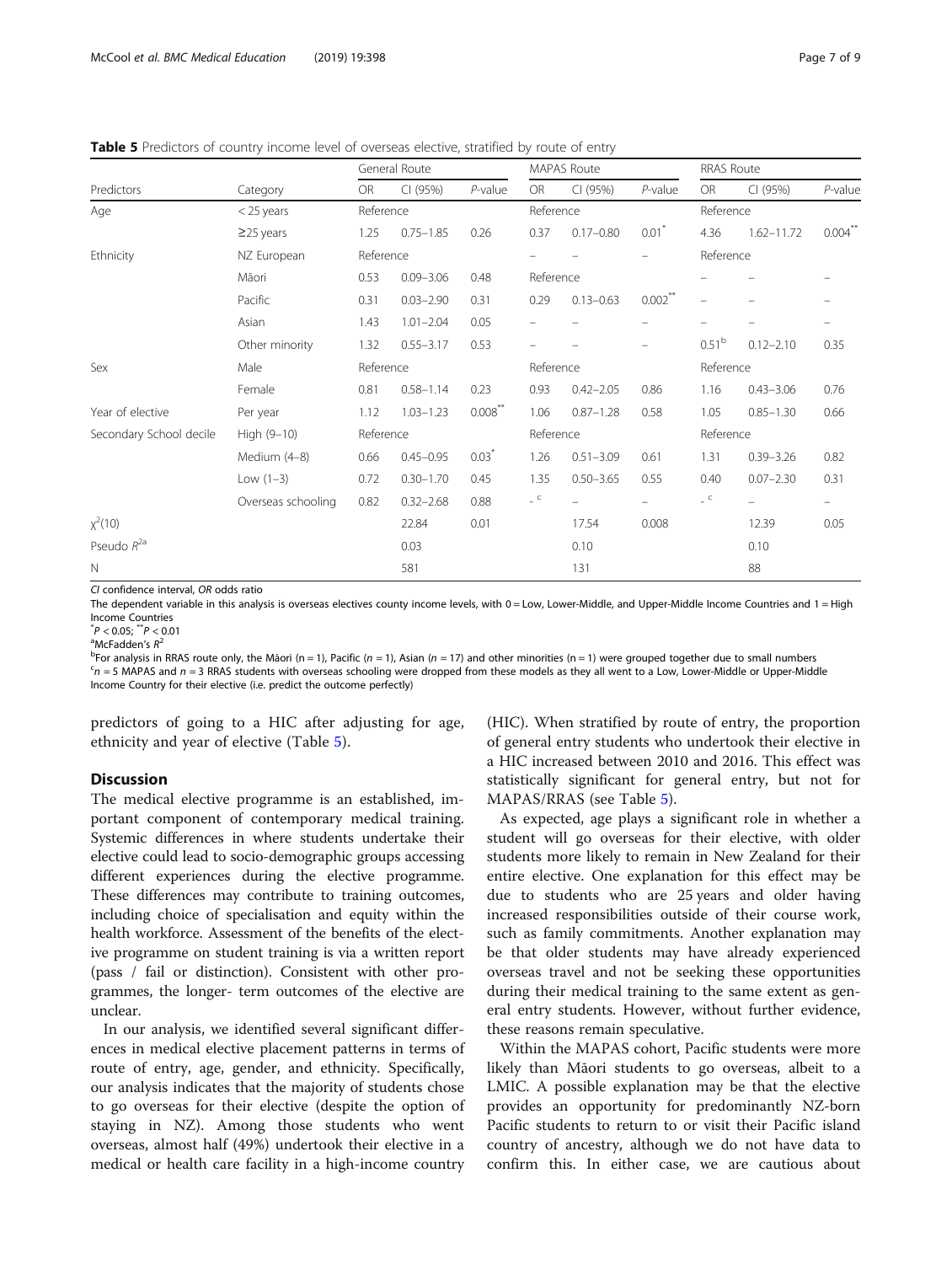applying assumptions to the relative benefits from a local or LMIC based elective on value added to student training. Similarly, the value of an elective based in a HIC may offer students in terms of training opportunities. What are observing, anecdotally, is a strategic approach to electives driven by factors including cost, perceived value in terms of practical clinical skill building, and testing future career options. We have not assessed implicit drivers to choice of elective placement; this data are captured in terms of elective objectives stated in the application for an elective [\[24](#page-8-0)].

This analysis has several limitations. Due to the use of secondary data, we may not have captured a key predictor of elective selection, as indicated by the small pseudo  $R^2$  values in both logistic regression models. This indicates a need for a further exploratory research (using qualitative methods) which could identify other key influencers over student's elective decisions. The use of secondary data meant we were unable to gather detail on whether the students worked in a public or private facility. This would provide more meaningful information in addition to HIC or LMIC country based elective (for example, some may work in a private hospital within a LMIC or a public funded hospital in a HIC). We also were unable to account for student's access to financial support, a likely factor in the decision to undertake an overseas or domestic elective.

The medical elective continues to hold an important place in the training of medical students within the UoA because of the opportunity it provides for consolidating and extending clinical, professional, and personal development. This may include the development of an awareness of the drivers to the determinants of health and diversity in health care delivery. For many students, it is their first independent overseas travel, for others, a chance to observe or work alongside internationally respected clinicians or appreciate health care delivery in low resourced settings. Elective destinations and speciality focus while on elective were patterned by factors such as age, decile ranking of school and route of entry in to the medical programme. It was important to identify whether there are significant differences between the General, RRAS and the MAPAS cohorts, with the view to ensuring equitable access to the 'hidden' benefits that the elective offers to the medical training programme [[12\]](#page-8-0). These may include a desire to engage with a new culture and language or experience living independently or other aspects, such as a self-awareness and confidence building. This study cannot conclude on the individual drivers behind elective choice as this was not formally examined. Therefore, it remains important to examine the rationale for student elective choice directly and whether there are any differences for Māori and Pacific students compared to non-Māori non-Pacific students.

It is important to recognise that there may be unintended risks associated with the medical elective such as 'cultural voyeurism' or 'clinical tourism' that potentially reinforces negative stereotypes or essentialises 'other' cultures [[25,](#page-8-0) [26\]](#page-8-0). Levi (2008) [[27](#page-8-0)] stresses that preparation for clinical global experiences must be thoughtful, directed, and include opportunities for students to reflect on their own values, biases and beliefs about cultural differences. This study has not been designed to specifically investigate the issue of widen participation within the medical programme, rather the issue of equitable access to additional opportunities embedded with the medical programme, such as an international elective. Globally, the issue of equity and uncompromised access to medical training opportunities remains a challenge [[28\]](#page-8-0). These issues and further research is recommended to ensure that the medical elective supports the development of culturally-safe medical practitioners [\[27](#page-8-0), [29](#page-8-0)].

#### Conclusion

The elective programme endeavours to provide equitable opportunities for all medical students to participate in the globalised world of medicine. Ensuring equitable access for MAPAS students to engage with the intended outcomes of the elective programme remains a priority for ensuring a diverse, globally connected, culturally-safe and professionally competent health workforce.

#### Abbreviations

BHSc: Bachelor of Health Science; HIC: High-income countries; KMR: Kaupapa Māori Research; LMIC: Low and middle-income countries (LMIC); MAPAS: Maori and Pasifika Admission Scheme; RRAS: Regional and Rural admissions scheme; UOA: University of Auckland (UoA)

#### Acknowledgements

Not applicable

#### Authors' contributions

JMC conceptualised the study and contributed to all stages of the study from design to manuscript preparation; EC co-designed the study and led the Kaupapa Maori research methodology and contributed to all stages of the study. WB, AMc co-designed the study, contributed to data interpretation and writing. MS created the initial data set and contributed to the early drafts of the manuscript. AC contributed to the data analysis and write-up. All authors read and approved the final manuscript.

#### Funding

Funding for this study was provided via the Ed Sharman Education Award (2017). The Ed Sharman Award is a competitive grant scheme for research related to curricular design and development within the Faculty of Medical and Health Sciences, University of Auckland. The funding body has no involvement in any aspect of the study design, data collection, analysis, interpretation or preparation of the manuscript.

#### Availability of data and materials

The data that support the findings of this study are available from The University of Auckland Medical Programme Directorate but restrictions apply to the availability of these data, which were used under license for the current study, and so are not publicly available. Data are however available from the authors upon reasonable request and with permission of the University of Auckland Medical Programme Directorate.